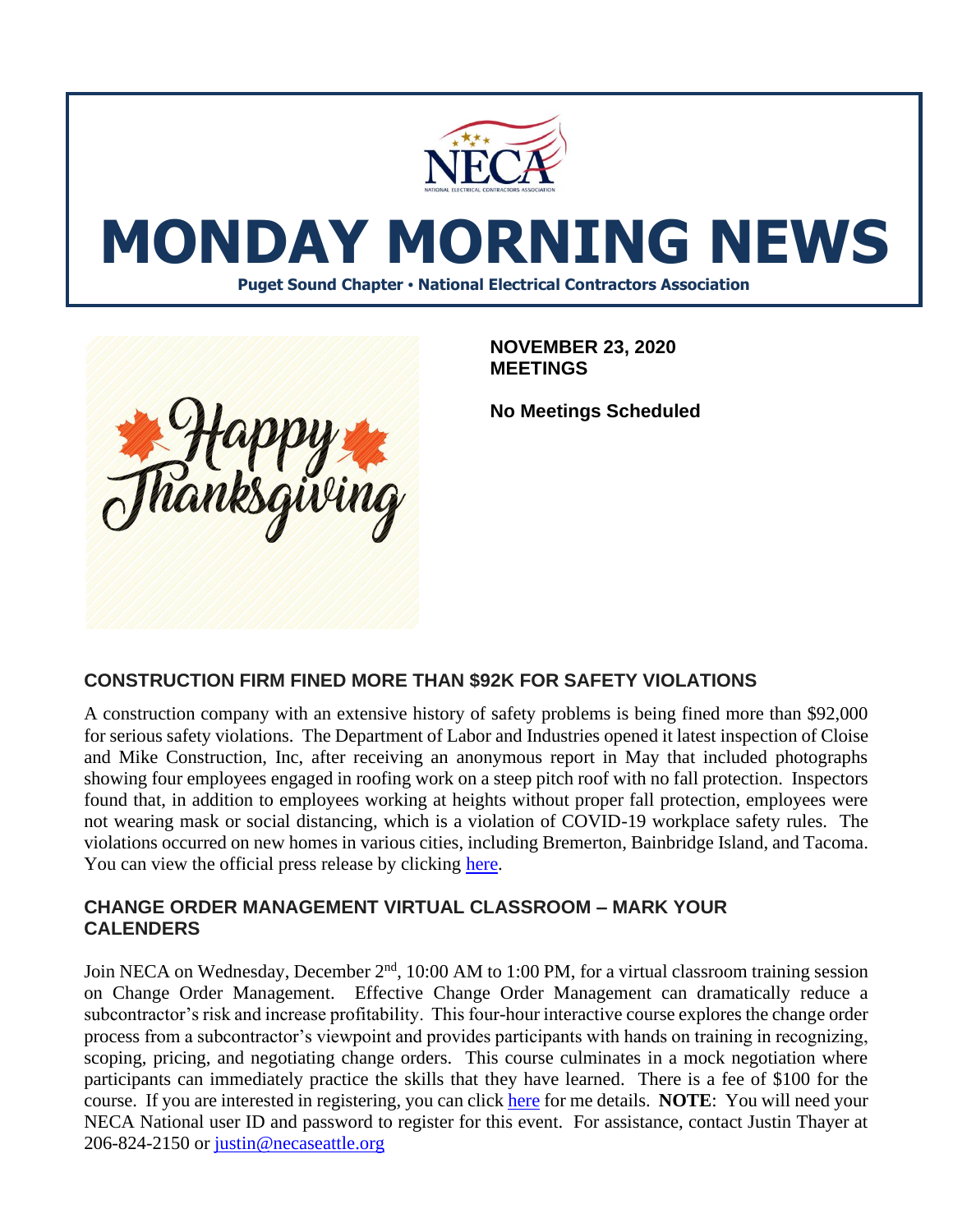## **REMINDER – TOYS FOR TOTS – TRADITION OF GIVING CONTINUES**

The long-standing tradition of having a NECA Christmas party might have changed this year, but our commitment to giving to those in need has not. We will once again be partnering with the U.S. Marine Corp Toys for Tots Program to provide Christmas gifts to families in need.

**We are asking our Contractor and Associate Members to let us know if they plan on participating.** Once we have a finalized list of those



participating, we will coordinate a date and time to pick up the presents. We are excited to participate in this wonderful program this year, as there are many families that depend on the Toys for Tots program to give their kids a great Christmas. Justin Thayer, NECA's Director of Safety, will be responsible for coordinating the program. **If you plan on participating, please email Justin at** [justin@necaseattle.org.](mailto:justin@necaseattle.org)

### **SEATTLE PROPERTY OWNER TO SELL PORTFOLIO – TIP OF THE ICEBERG?**

A longtime Seattle commercial property owner says he is selling over \$100 million in assets in the Georgetown neighborhood, due to how the city is handling homelessness. [Larry Russak's](https://www.bizjournals.com/seattle/search/results?q=Larry%20Russak) grandfather started buying investment properties in 1910, ultimately accumulating a portfolio that included large industrial buildings in Georgetown, the gritty blue-collar district that seems a world away from the gleaming office towers downtown five miles to the north. Russak said he is redeploying the capital throughout the Northwest, from the Oregon Coast to Spokane and Canada. He's buying small assets – bank branches and small retail buildings, including one that houses a cannabis company – things "the REITs (real estate investment trusts) aren't interested in and basically travel below the radar," he said.

Old, worn-out  $RVs$  – some of them stolen, according to the city – and shanties line the streets of Georgetown and neighboring Sodo, where the community has been frustrated for years. "I want action. I want the homeless to be held to the same standards that every law-abiding citizen is held to," Sodo business owner [Leslie Shelton](https://www.bizjournals.com/seattle/search/results?q=Leslie%20Shelton) told city officials during [a 2019 public meeting.](https://www.bizjournals.com/seattle/news/2019/05/15/businesses-out-of-patience-with-seattles-approach.html) She said she and her dog sustained serious injuries when a woman camped in an RV turned her three dogs loose on them because Shelton had reported her for illegal acts, including prostitution.

Russak said he doesn't feel unsafe. He's just tired of the situation. He said he has been selling properties for a couple of years, "ever since the city started doing the crap they've been doing." Public records show a Russak-led limited liability company sold \$59 million worth of Georgetown properties in 2018. Russak said his company also invests in "a few small partnerships" with holdings like the warehouse that Charlie's Produce [bought last month.](https://www.bizjournals.com/seattle/news/2020/10/20/warehouse-deal-keeps-charlies-in-seattle.html) More sales are pending, he said.

"The city of Seattle just doesn't give a damn anymore. There's nobody to talk to," he said.

A spokesperson for Mayor [Jenny Durkan](https://www.bizjournals.com/seattle/search/results?q=Jenny%20Durkan) said she met with small business owners in Georgetown as recently as Oct. 29 to discuss ways the city can further support them during the ongoing Covid-19 pandemic and resulting economic downturn. Russak said the problem began when truckers – many of them immigrants from Africa, according to Russak — began parking their rigs on Georgetown streets overnight. He added the city is afraid to cite them for fear of being labeled racist. The mayor's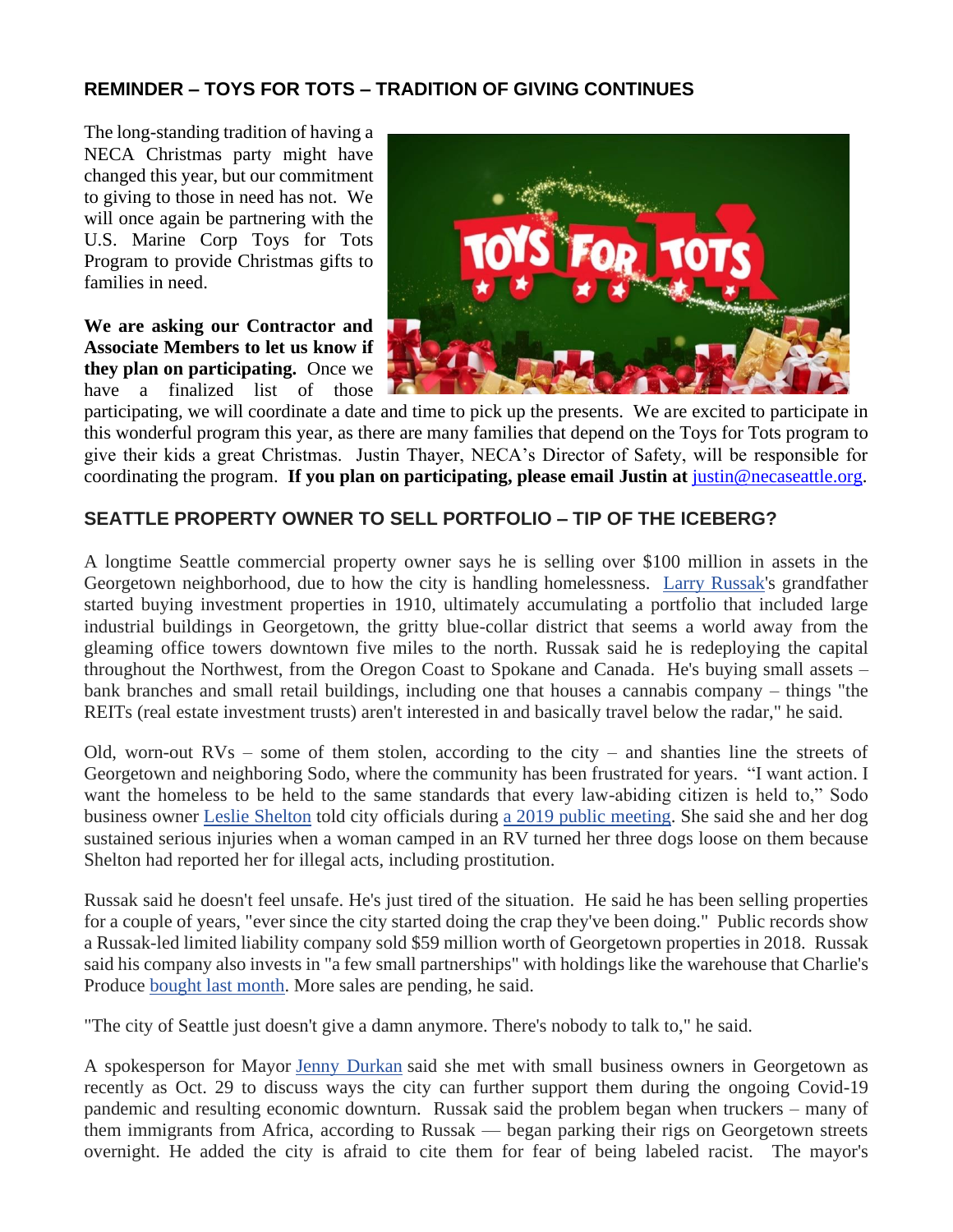spokeswoman said police and parking enforcement are not booting or enforcing the 72-hour parking rule for any vehicles, but they continue to issue citations for expired tabs, parking zone violations, non-payment in paid parking and similar infractions.

Russak said it has become "a free-for-all here in Georgetown with (RVs) and tents everywhere." Russak said he and his son-in-law, [Ari Hoffman,](https://www.bizjournals.com/seattle/search/results?q=Ari%20Hoffman) who ran for City Council last year, met with Seattle officials to talk about ways of sheltering people. His frustration is what he sees as the lack of an action plan. He said that "literally keeps me up nights," and that he might move, perhaps to Idaho.

## **ON THIS DAY IN HISTORY - 1981 - PRESIDENT REAGAN GIVES CIA AUTHORITY TO ESTABLISH THE CONTRAS**

President [Ronald Reagan](https://www.history.com/topics/us-presidents/ronald-reagan) signs off on a top secret document, National Security Decision Directive 17 (NSDD-17), which gives the Central Intelligence Agency the power to recruit and support a 500-man force of Nicaraguan rebels to conduct covert actions against the leftist Sandinista regime in Nicaragua. A budget of \$19 million was established for that purpose.

NSDD-17 marked the beginning of official U.S. support for the so-called Contras in their struggle against the Sandinistas. The decision came several months after President Reagan directed the CIA to develop a plan to stop what his administration believed to be a serious flow of arms from Nicaragua to rebels in neighboring El Salvador. The administration also believed that the Sandinista regime was merely a cat's paw for the [Soviet Union.](https://www.history.com/topics/history-of-the-soviet-union)

CIA officials subsequently set about securing pledges from Honduras to provide training bases and Argentina to give training to about 1,000 rebels (these would be in addition to the 500-man force trained and supplied by the CIA). Beyond the original goal of halting the flow of arms from Nicaragua, the tasks of the rebels were expanded to include spy missions and even paramilitary actions inside Nicaragua. News of the directive leaked out to the press in March 1982, but Reagan administration officials quickly downplayed the significance of the action.

They argued that the CIA plan was designed to support Nicaraguan "moderates" who opposed the Sandinista regime, not the disreputable former soldiers and allies of Anastasio Somoza, whom the Sandinista overthrew in 1979. Deputy Director of the CIA Admiral Bobby R. Inman argued that the \$19 million allocation provided little buying power for arms and other materials, saying that "Nineteen million or \$29 million isn't going to buy you much of any kind these days, and certainly not against that kind of military force."

In the years to come, U.S. support of the Contras became a highly charged issue among the American public. Congressional and public criticisms of the program eventually drove the Reagan administration to subvert congressional bans on aid to the Contras. These actions resulted in what came to be known as the **[Iran-Contra scandal](https://www.history.com/topics/1980s/iran-contra-affair)** of 1986.